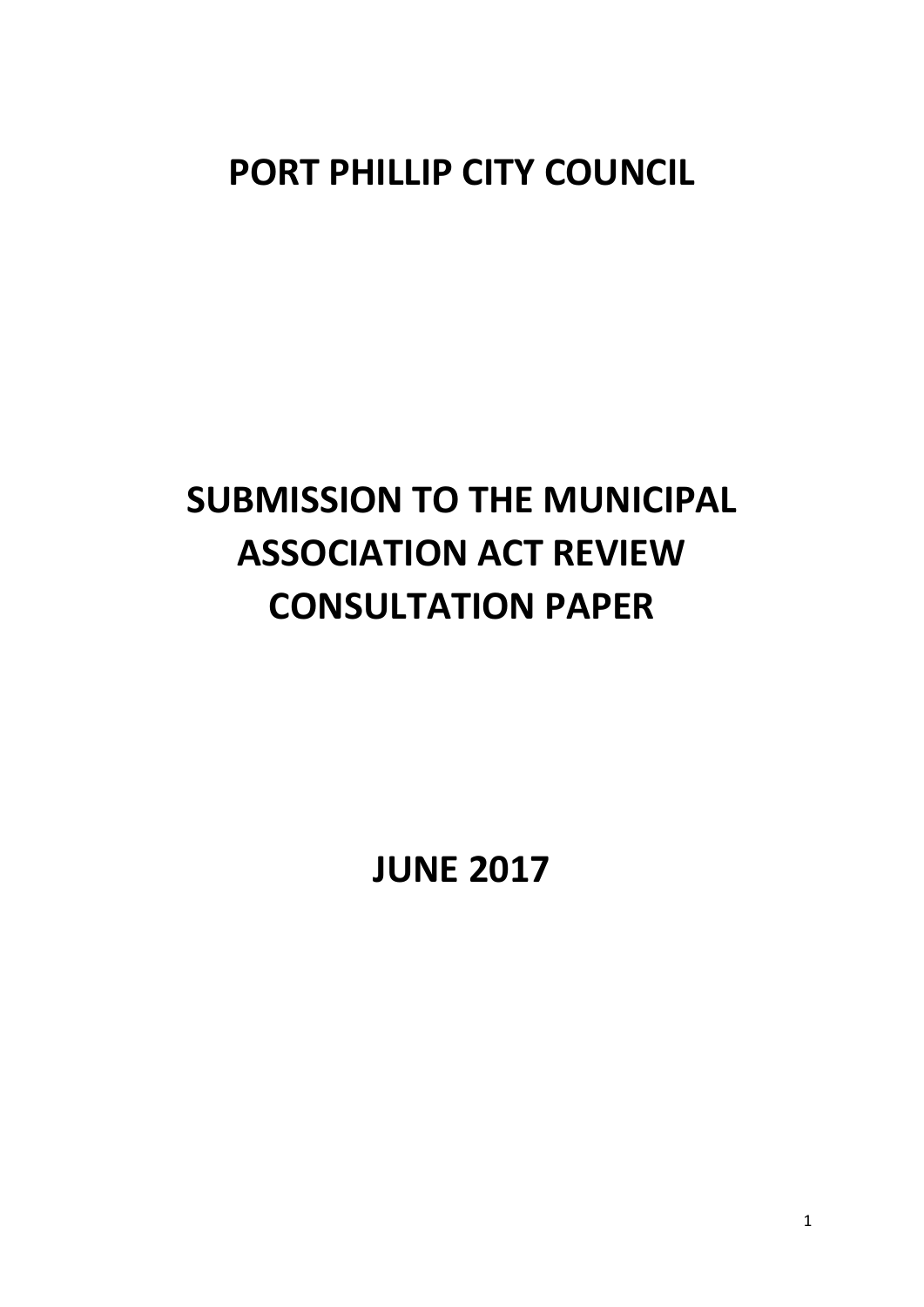# **INTRODUCTION**

Port Phillip City Council appreciates the opportunity to provide input into the State Government's review of the Municipal Association Act 1907 (the MA Act). In our submission Council has provided responses to each of the questions contained in the consultation paper.

# Responses to questions posed in the consultation paper

# **ROLE AND POWERS**

# Do you support the proposed reforms to the role of MAV?

Council supports the proposed reforms and replacement preamble as detailed in the consultation paper. The role of the MAV needs to be simplified and the number of issues that the MAV currently deals with should be reduced. The MAV needs to ensure that it provides advice, support and advocacy for the entire local government sector (metropolitan, regional and rural). A new MA Act should increase transparency of the MAV to its members and the community. The MAV needs to be independent from the State Government.

# Do you support the proposed amendments to MAV's powers as a body corporate?

Council supports the MAV retaining status as a body corporate under the MA Act and the proposed powers as listed in the paper.

# Do you support making clear that each council has a right to appoint one of their councillors as their MAV representative?

Council supports the current method of each Council appointing a representative and then that representative voting on behalf of the Council at the MAV State Council. However the representation should not 'constitute the MAV'. It should be made clear that Council as entities not individual appointed council representatives constitute the MAV.

The right to appoint a councillor representative should be contingent on Council voluntarily electing to be a member of the MAV and for the Council to be up to date in its membership subscription.

An opportunity to improve governance would be to require each Council by resolution to agree to MAV State Council motions prior to them being submitted. Some motions are currently being placed before the MAV State Council without Council endorsement.

#### **RESPONSIBILITIES**

Do you support the inclusion of responsibilities for the appointed representatives?

Yes. Council believes that roles should be clear to ensure that there is no ambiguity between the role of the "MAV State Council' and the roles of the MAV Board and the MAV management.

# Do you support the proposal that the State Council have the power to make or amend the MAV Rules?

Council supports the State Council being able to reform and change the MAV rules if needed as outlined in the consultation paper.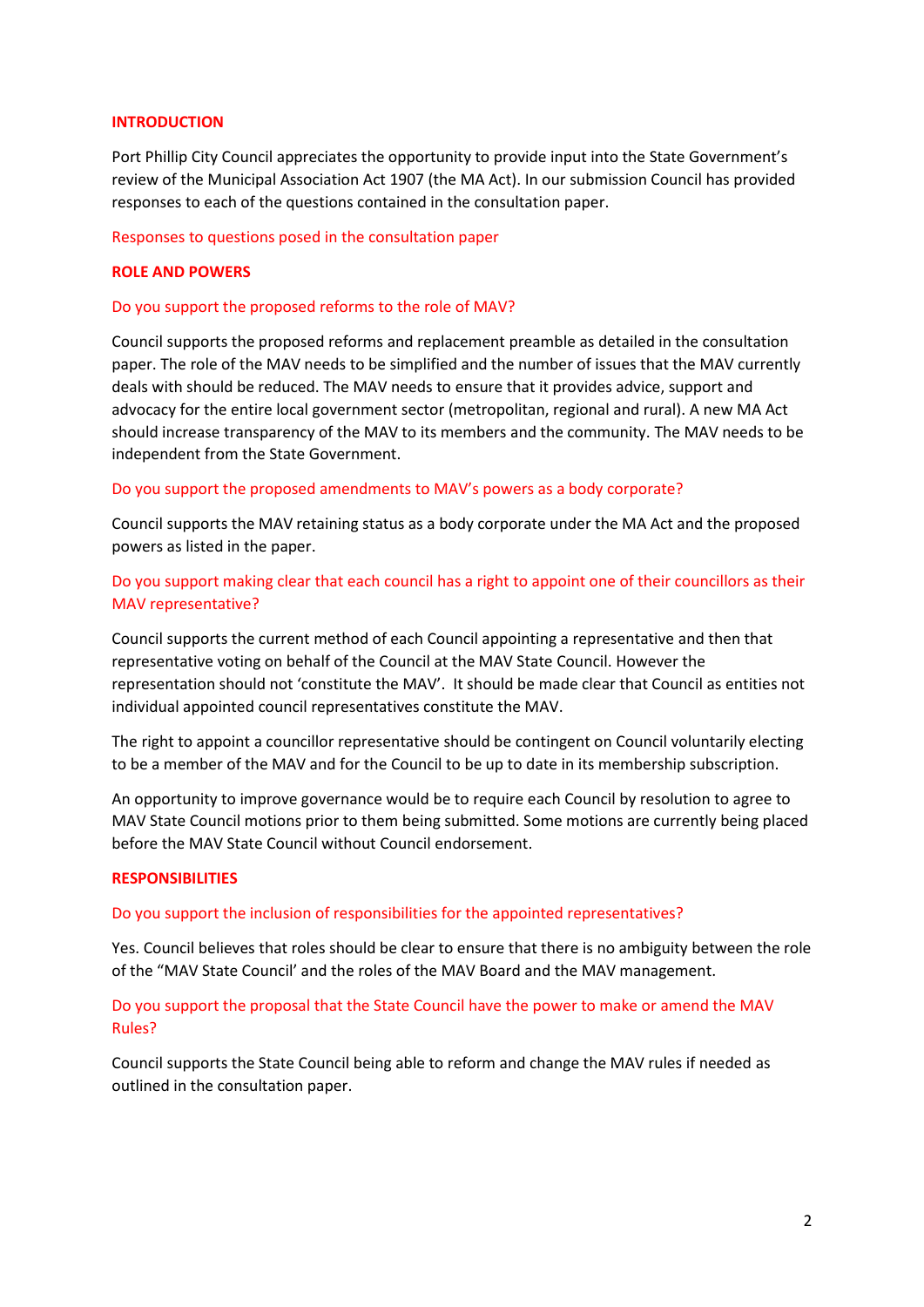Do you support setting out the functions and responsibilities of the board of management in the MA Act?

Council supports the proposed MAV board functions and responsibilities as outlined in the consultation paper.

Do you support the addition of conduct provisions for the board of management?

Council supports conduct principles of the MAV board being enshrined in the MA Act.

Do you support the requirement for a remuneration policy?

In the interests of improved transparency Council supports that the MA Act requires that the MAV must have in place a CEO remuneration policy.

# **REPORTING AND ACCOUNTABILITY**

Do you support the principles of sound financial management?

Yes

Do you support increased accountability to the member councils and the Minister as set out in the proposed reforms?

Council supports the proposed reforms to achieve greater accountability. The strategic plan needs to be more strategic in nature and less operational. Options should be investigated with a view to improving the method of engagement with the member councils in developing the strategic plan as at times engagement sessions are poorly attended by Councils.

Council supports improved annual reporting that focuses directly on the strategic plan including dashboard updates monthly.

Do you support the requirement for MAV to adopt a procurement policy?

Yes

Do you support the requirement to establish an audit and risk committee as detailed in the proposed reform?

Council supports the requirement to establish and strengthen the audit and risk committee including ensuring there are independent skilled members on the committee.

#### **INSURANCE**

# Do you support the inclusion of a regular review mechanism to assess whether the provisions relating to MAV's insurance functions remain appropriate?

Council supports the concept of the MAV providing a mutual liability Insurance scheme through a discretionary mutual trust fund and for it to be discretionary for Councils to participate. It also supports regular reviews of this mechanism as a minimum every five years but noting that the insurance environment is fast moving and reviews of the insurance product may be required earlier.

# Do you support the inclusion of a prudential supervision framework for MAV's insurance activities?

Council supports the inclusion of a prudential supervision framework for MAV's insurance activities that includes legislation, policy and guidelines to ensure appropriate financial and risk management practices and consistent financial reporting. This would include but not limited to full disclosure, at